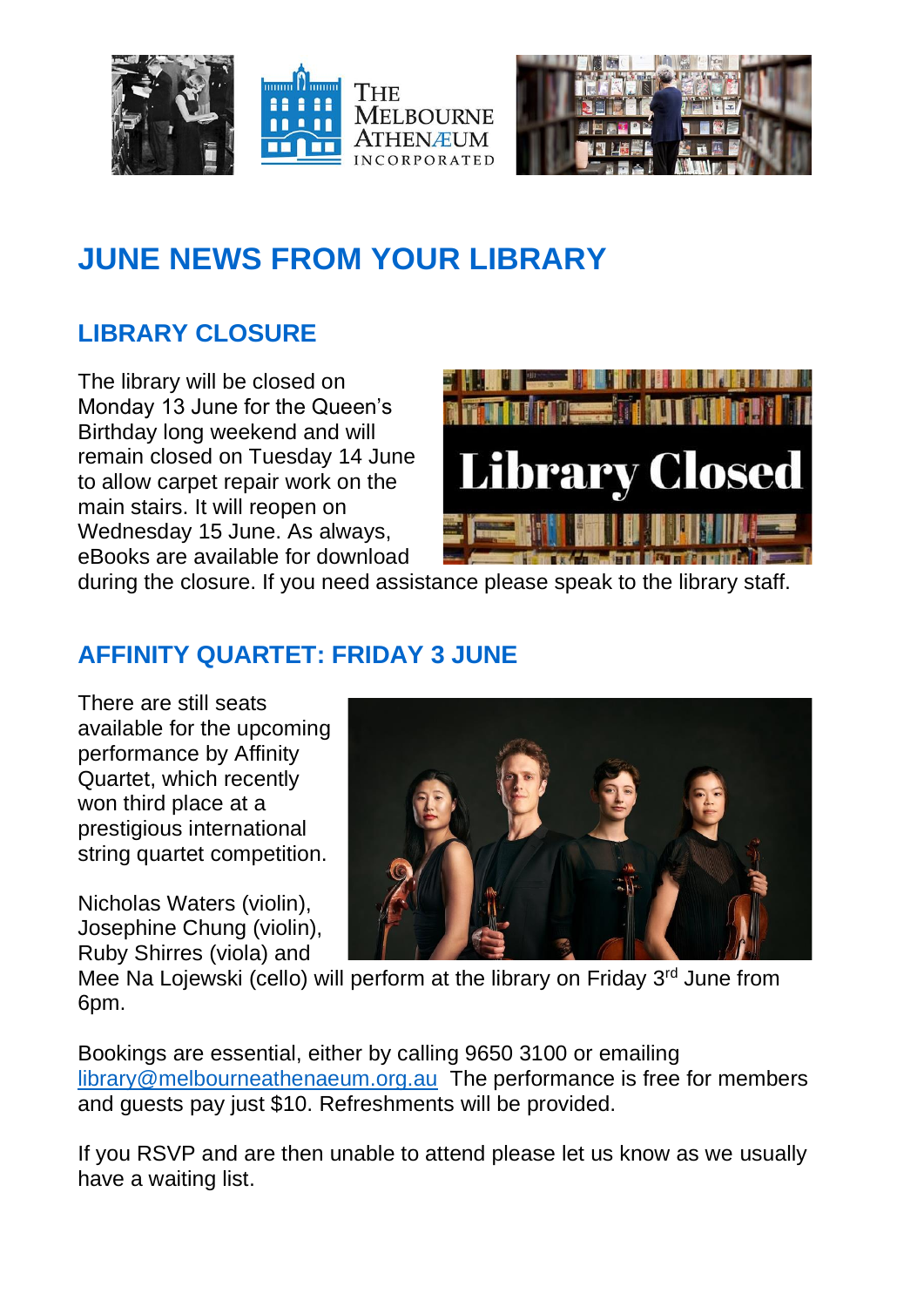



## **REBECCA BARNARD & MONIQUE BRUMBY: FRIDAY 24 JUNE**

It will be a powerhouse of performers at the library on  $24<sup>th</sup>$  June when singersongwriter Monique Brumby (right) joins Rebecca Barnard (below) on stage.

Rebecca has a musical heritage that spans generations and has sung with artists including Stephen Cummings, Paul Kelly, Tim Rogers, Renee Geyer and Deborah Conway.

ARIA Award winner Monique has had



Top 40 hits in Australia and collaborated and co-written songs with many artists, including Paul Kelly.

In recent years Monique has performed and recorded with the Tasmanian Symphony Orchestra, and she works as a mentor to encourage people from marginalised backgrounds to get involved with music.

To book for the 6pm performance, call the library on 9650 3100 or email

[library@melbourneathenaeum.org.au](mailto:library@melbourneathenaeum.org.au) It's free for members and \$10 for quests. Refreshments will be provided.

#### **NEW VOLUNTEERS**

At a time when we celebrated our volunteers as part of Volunteers Week, we welcomed Rhonda Crandle and Thomas McCrossan who are working in the library on alternate Mondays.

We are indebted to our volunteers, who play a huge role in the library, and thank them for their time and dedication.



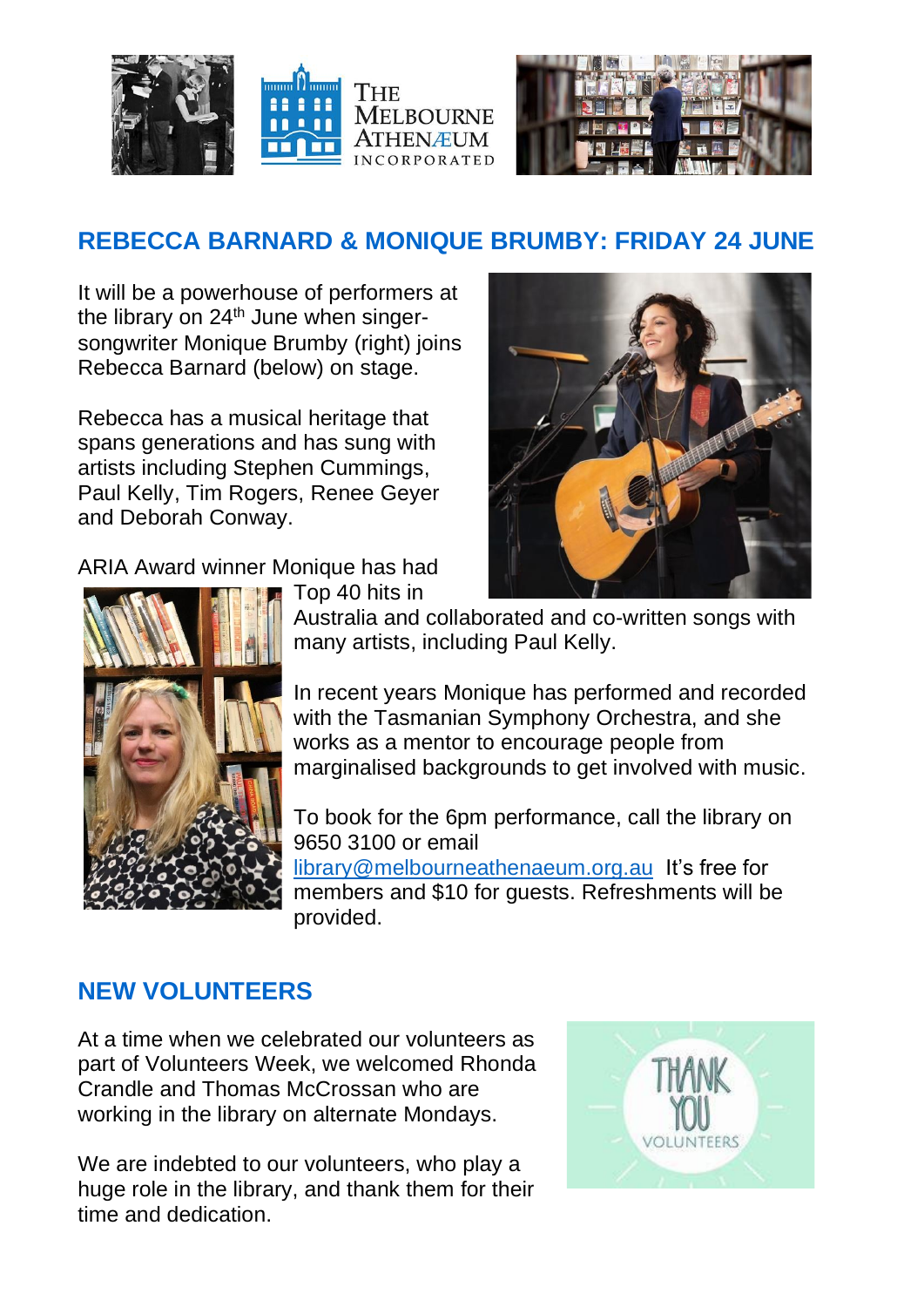



### **SNUFF PLAYREADING: THURSDAY 16 JUNE**

A rehearsed reading of a play by the library's 2021 resident playwright, Melissa Reeves (far right), will be held in the library on Thursday 16<sup>th</sup> June at 6pm.



#### *Snuff* tells the story of

Robbie, who works part-time in a dead-end job at a suburban newsagency. Robbie gets drawn in to a macabre underground film industry and is seemingly unaware that his life is in danger. Until he meets Petra, the local real estate agent, and she decides to save him.

Melissa has teamed up with award-winning theatre director Susie Dee (above left) and actors Zak Pidd and Emily Goddard to bring *Snuff* to life.

Tickets to the play reading, which starts at 6pm, are \$10 for members and \$15 for non-members and include a glass of wine. Bookings are required by calling 9650 3100 or emailing [library@melbourneathenaeum.org.au](mailto:library@melbourneathenaeum.org.au)**.**

#### **ANNUAL GIVING APPEAL**

Our 2022 Annual Giving Appeal is underway and we thank those who have already donated. Funds raised this year will engage a collections specialist to work on a program to assess and catalogue the archives collection. We are keen to reopen the archive and offer members a better opportunity to view this fascinating collection.

All donations of \$2 or more are tax deductible. Two of the easiest ways to donate are by speaking to library staff, or via a link to a charity donation portal hosted by Our Community,



[https://www.givenow.com.au/annualgivingappeal](https://melbourneathenaeum.us2.list-manage.com/track/click?u=f6b2cfb5d94dc8bc64a3b813c&id=4787fb2005&e=175ba18c2e) A tax deductible receipt will be sent to you in time for the end of the financial year.